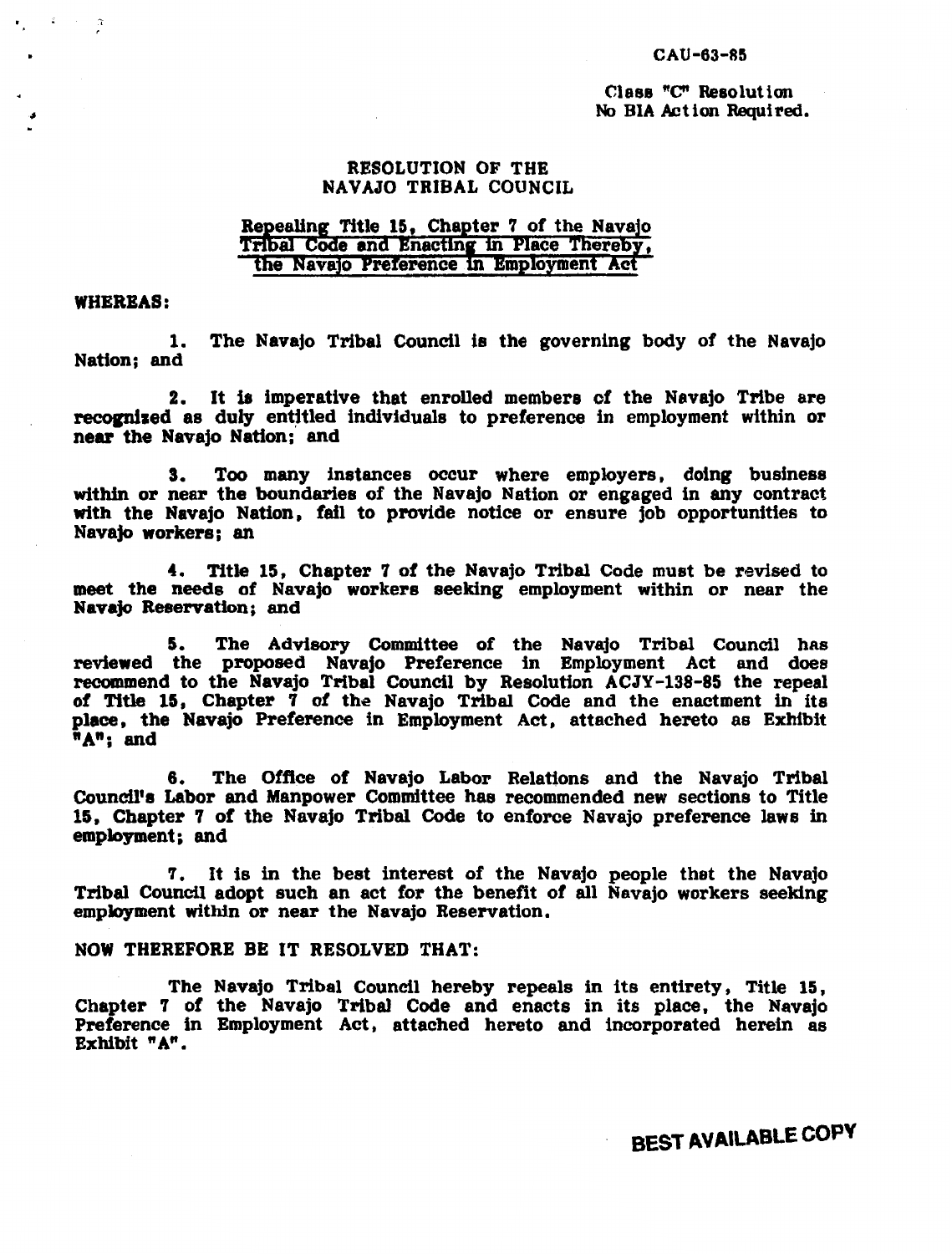### CERTIFICATION

<sup>~</sup>I hereby certify that the foregoing resolution was duly considered by the Navajo Tribal Council at a duly called meeting at Window Rock, Navajo Nation (Arlsona), at which a quorum was present and that same was passed by a vote of 63 in favor and 0 opposed, this 1st day of August, 1985.

 $\frac{m}{\text{Chairman}}$   $\frac{m}{\text{Neural}}$ 

BEST AVAILABLE COPY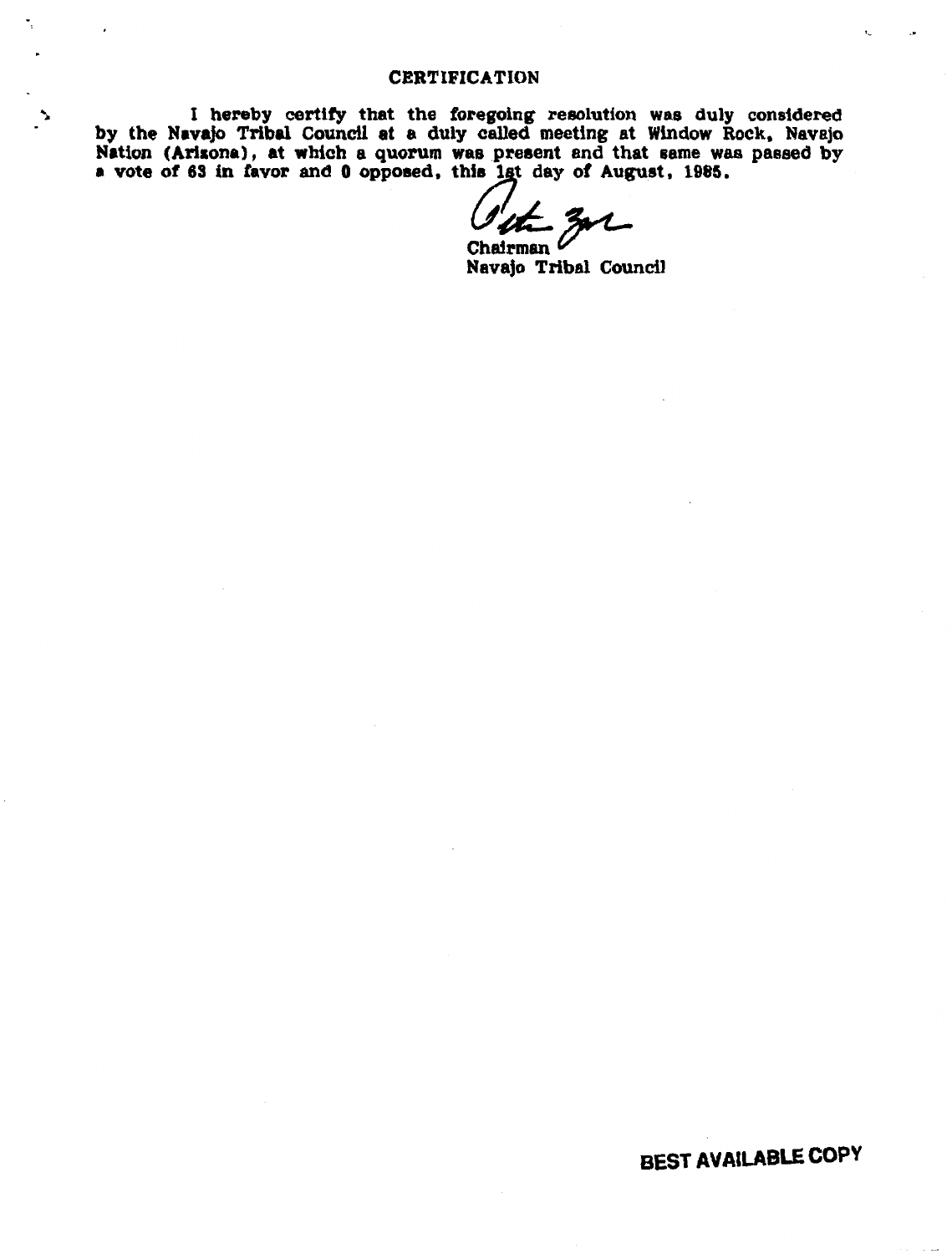Section 1. TITLE:

 $\begin{array}{ccccccccc}\n\textbf{w} & \textbf{w} & \textbf{w} & \textbf{w} & \textbf{w} & \textbf{w} & \textbf{w} & \textbf{w} & \textbf{w} & \textbf{w} & \textbf{w} & \textbf{w} & \textbf{w} & \textbf{w} & \textbf{w} & \textbf{w} & \textbf{w} & \textbf{w} & \textbf{w} & \textbf{w} & \textbf{w} & \textbf{w} & \textbf{w} & \textbf{w} & \textbf{w} & \textbf{w} & \textbf{w} & \textbf{w} & \textbf{w} & \textbf{w} &$ 

 $\mathcal{L}$ Н.

> A. This act shall be cited as the Navajo Preference in Employment Act and ia hereby codified as Title 15 Chapter 7 of the Navajo Tribal Code.

Section 2. PURPOSE:

- A. The purposes of the Navajo Preference in Employment Act are:
	- $\mathbf{1}$ . To provide employment opportunities for the Navajo work<br>force;
	- 2. To provide training for the Navajo people:
	- 3. To promote the economic development of the Navajo re-<br>servation;
	- 4. To lessen the Navajo Nation's dependence upon off reservation sources of employment, income, goods and 1ervices;
	- 5. To foster the economic self-sufficiency of Navajo families: and
	- 6. To protect the health, safety, and welfare of Navajo workers.
- B. It is the intention of the Navajo Tribal Council that the proviaions of thia Act be construed and applied to accomplish the purposes set forth above.

Section 3. DEFINITIONS:

- 1. The term "Board" means the Board of Directors of the Office of Navajo Labor Relations.
- 2. The term "employment" shall include, but is not limited to, the recruitment, hiring, promotion, transfer, training, upgrading, reduction-in-force, retention. and recall of employees.
- 3. The term "employer" as used in this Chapter shall include all persona, firma, associations, corporationa, and the Navajo Tribe and all of ita agencies and inatrumentalitiea, who engage the services of any person for compensation, whether as employee, agent, servant, or independent contracwhether as employee, agent, servant, or independent contrac-<br>tor.
- 4. The term "Navajo" means any enrolled member of the Navajo Tribe.

-1-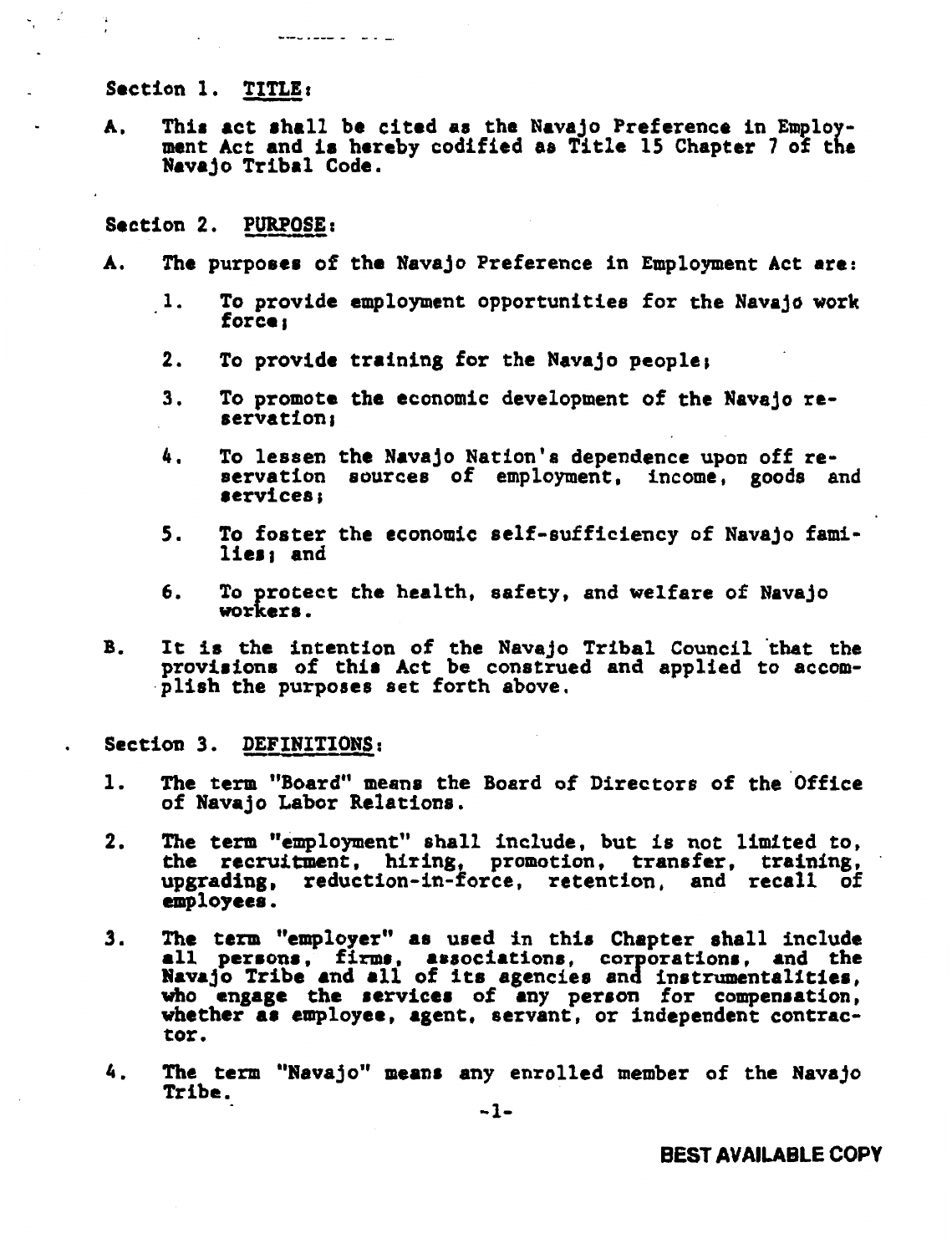5. The term "ONLR" means the Office of Navajo Labor Relations.

'·

- 6. The term "probable cause" shall mean a reasonable ground for belief in the existence of facts warranting the proceedings complained of.
- 7. The term "within" the Navajo reservation refers to the areas within the territorial jurisdiction of the Navajo Nation pursuant to 7 NTC §254. The term "near" the Navajo Nation means such areas in which Navajo Indian preference is permissable, under federal law.

### SECTION 4. NAVAJO EMPLOYMENT PREFERENCE:

- A. All employers doing business within or near the boundaries of the Navajo Nation, or engaged in any contract with the Navajo Nation shell:
	- 1. Give preference in employment to enrolled members of the Navajo Tribe. Preference in employment shall include specific Navajo affirmative action plans and timetables for all phases of employment to achieve the tribal goal of employing Navajos in all job classifica-. tions including supervisory, and management positions.
- B. Specific Requirements for Navajo Preference
	- 1. All employers shall include and specify a Navajo Indian employment preference policy statement in all job announcements and advertisements and employer policies covered by this Chapter.
	- 2. All employers shall post in a conspicuous place on its<br>premises for its employees and applicants a Navajo preference policy notice prepared by the Office of Navajo Labor Relations.
	- 3. Any seniority system of an employer shall be subject to this Chapter and all other labor laws of the Navajo Nation. Such a seniority system shall not operate to defeat nor prevent the application of Navajo Preference Laws.
	- 4. The Navajo Nation when contracting with the federal or state government or one of its entities shall include provisions for Navajo preference in all phases of employment as provided herein. When contracting with any federal agency, the term Indian preference may be substituted for Navajo preference for federal purposes.
	- 5. All employers shall utilize Tribal employment sources and job services for employee recruitment and referrals.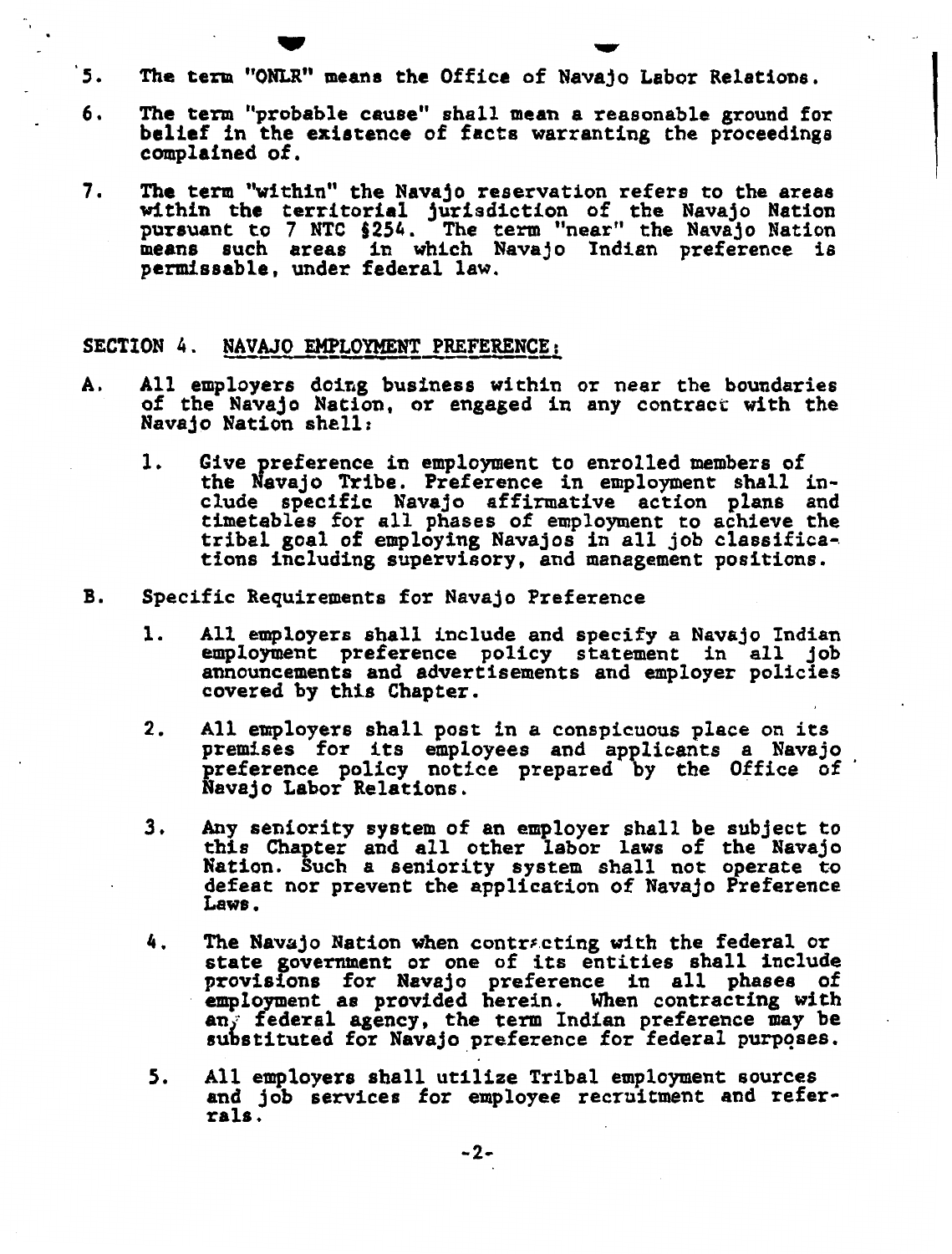- 6 •. All employers shall advertise and announce all job vacancies in at least one newspaper and radio station serving the Navajo reservation.
- 7. All employers shall use non-discriminatory job qualifi- cations and selection criteria in employment.
- 8. All employers shall not penalize, discipline, discharge nor take any adverse action against any Navajo employee<br>without just cause. A written notification to the employee citing such cause for any of the above actions is required in all cases
- 9. All employers shall maintain a safe and clean working environment and provide employment conditions which are free of prejudice, intimidation and harassment.
- 10. Training shall be an integral part of the specific affirmative action plans or activities for Navajo preference in Employment.
- c. Minimum Employment Qualifications Requirements
	- 1. In the application of Navajo preference in Employment made by all employers, any Navajo applicant who meets the minimum qualifications for a job, or who can do the work required for a job shall be considered qualified, regardless of the qualification of any non-Navajo applicants.
	- 2. For purposes of minimum job qualification determinations made by all employers, education, training, job-related<br>experience, and ability to do the work required may be considered.

### SECTION 5. REPORTS:

 $\leq$ 

'<

A. All employers doing business or engaged in any project or enterprise within or near the Navajo Nation shall submit employment information and reports as required to the Office of Navajo Labor Relations. Such reports, in a form accept- able to the Office of Navajo Labor Relations, shall include able to the office of Mavajo Babor Refactions, sharf include<br>all information necessary and appropriate to determine compliance with the provisions of this Chapter. All reports shall be submitted on a weekly, monthly, or quarterly basis, shall be submitted on a weekly, monthly, or quarterly basis,<br>as determined by the Office of Navajo Labor Relations.

### SECTION 6. RIGHTS OF NAVAJO WORKERS:

A. The basic rights of Navajo workers to organize, bargain collectively, strike, and peaceable picket to secure their Nation, shall not be abridged in any way by the Navajo<br>Nation, its political subdivisions, any private or public<br>employer, or agency within  $\omega$  near the Navajo Nation. The

 $-$ - $\cdots$   $\cdots$   $\cdots$   $\cdots$   $\cdots$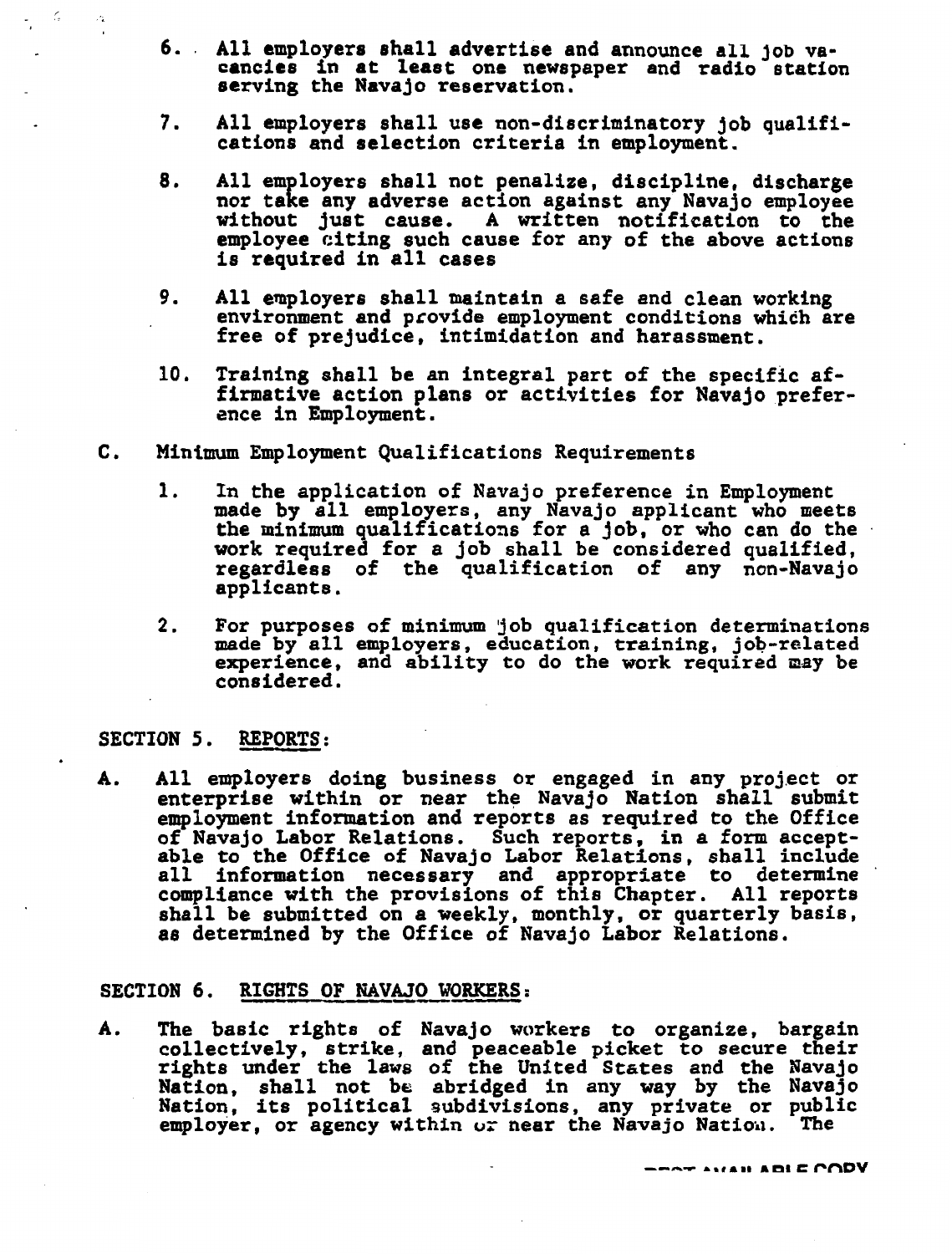right to strike and picket does not apply to employees of the Navajo tribal government, its agencies, or enterprises.

B. It is declared to be the public policy of the Navajo Tribe of Indians that the right of person to work on the Navajo Reservation or any other land subject to the jurisdiction of the Navajo Tribe, whether in private caployment or for the Navajo Tribe or any of its subdivision, enterprises, or wholly owned corporations, as now or hereafter constituted, shall not be denied or abridged on account of membership or non-membership in any labor organization.

### SECTION 7. PREVAILING WAGE:

A. All employers doing business within or near the boundaries of the Navajo Reservation or engaged in any contract with the Navajo Nation shall pay the prevailing wage for the type of work performed. The prevailins wage shall be determined by the Office of Navajo Labor Relations. The Office of Navajo Labor Relations shall make wage surveys and collect wage data for the purpose of determining prevailing wage rates.

### SECTION 8. HEALTH AND SAFETY OF NAVAJO WORKERS:

A. No employer located within or near the Navajo Reservation or contracting with the Navajo Nation shall engage in work practices which endanger the health and safety of Navajo workers. Work practices prohibited by this Section shall be established by regulations promulgated pursuant to Section 16 of this Chapter. The Safety Department of the Navajo Tribe shall be responsible for compliance with all health Tribe shall be responsible for compliance with all health and safety regulations.

### SECTION 9. CONTRACT PROVISIONS REQUIRING COMPLIANCE WITH LABOR LAW:

A. All contracts and subcontracts entered into by any employer<br>to be performed within or near the boundaries of the Navajo Reservation, are subject to the provisions set forth in this Chapter and any regulations promulgated hereunder, and all such contracts and subcontracts are subject to termination at the discretion of the Advisory Committee of the Navajo<br>Tribal Council for noncompliance with the provisions as set Tribal Council for noncompliance with the provisions as set<br>forth herein; All such contracts and subcontracts shall contain a provision whereby the employer promises to comply<br>with the provisions of this chapter and shall provide for<br>termination of the contract or subcontract by the Advisory Committee of the Navajo Tribal Council in case of breach of such promise by the employer.

-4-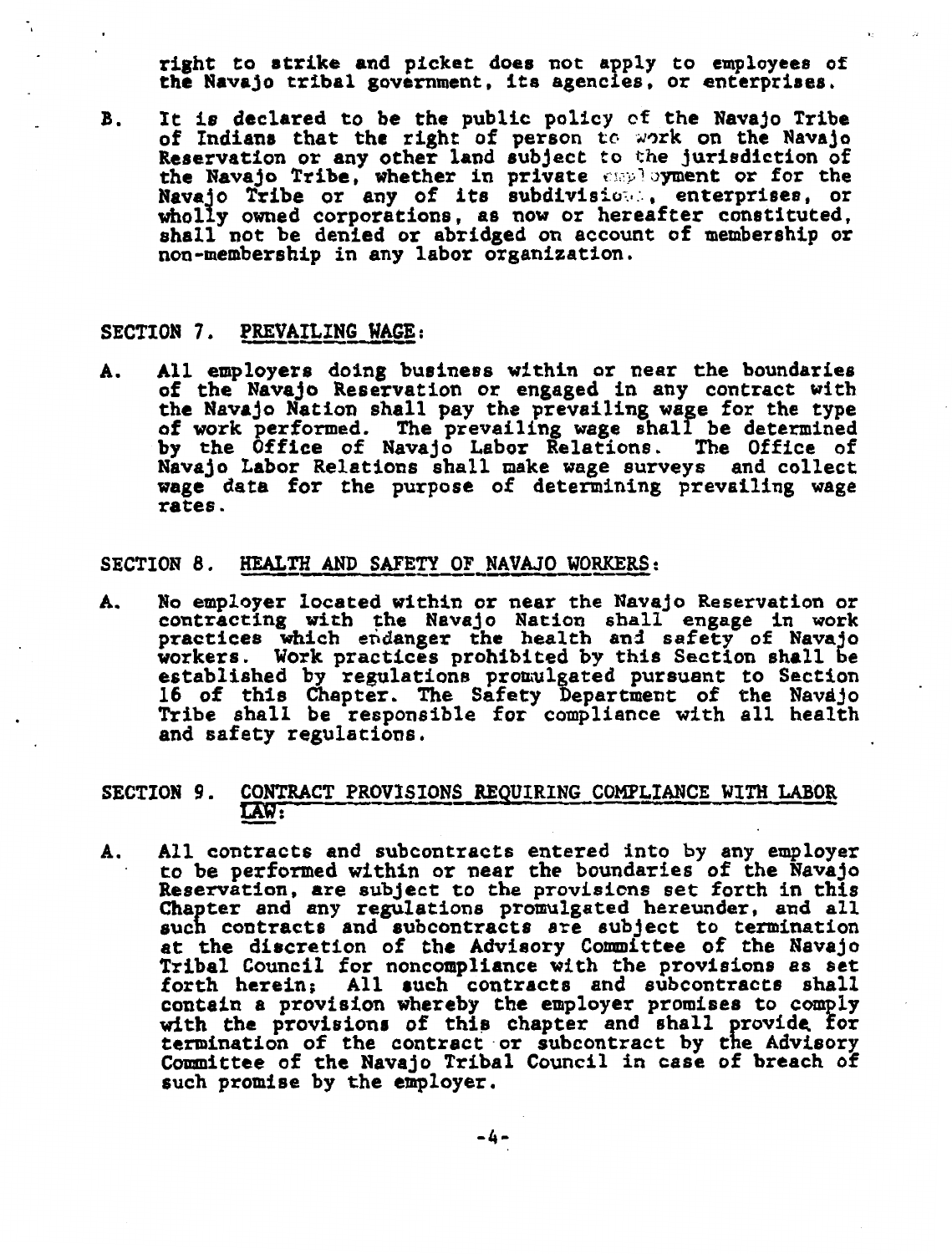- B. In caaea of bids let and contract for construction:
	- 1. Every notice and advertisement for bids shall contain specific reference to the Guidelines for Navajo Manpower Utilization Requirements;
	- 2. Every contract for construction entered into shall contain all provisions necessary to insure the contractor's compliance with the Guidelines for Navajo Manpower Utilization Requirements.
- C. In cases of agreements, leases, or permits, which ultimately results in construction or employment activity taking place within or near the Navajo Nation:
	- 1. All leases, agreements, or permits issued by the Navajo Tribe, including mineral leases, shall contain a provi-<br>sion whereby the lessee, contractor, permittee, or any<br>sub-leasee, sub-contractor, assignee, agent or other related third party thereof agrees to comply with the labor provisions contained herein. Failure to comply with this mandate shall be grounds for breach and forfeiture of the lease-hold interest or other interest granted by the Navajo Nation.

## SECTION 10. ENFORCEMENT OF THE NAVAJO PREFERENCE IN EMPLOYMENT.<br>ACT --- -- - - - ACT<br>A. This Chapter shall be monitored and enforced by the Office

- of Navajo Labor Relations (ONLR). The ONLR shall have the authority to (1) conduct any fact finding investigation; (2) to subpoena witnesses, documents, records, or any other written material to assist in determining if the Navajo .Preference in Employment Act has been violated; (3) to take Preference in Employment Act has been violated; (3) to take appropriate administrative actions or remedies.
- B. The ONLR shall investigate all complaints based upon alleged violations of the Navajo Preference in Employment Act as set forth in this Chapter:
	- 1. The complaint shall be in writing, and shall be signed and verified by the complainant. All complaints shall be handled confidentially.
	- 2. The complaint shall contain: a) an appropriate identification of the complainant(s) and the person(s) alleged to have committed the violations; b) the  $\text{date}(s)$  on which the violations occurred, or where such acts are of a continuing nature. the period of time which acts occurred; c) a clear and concise statement of the facts constituting the alleged violation.
	- 3. Either an individual or the Office of Navajo Labor Relations on its own initiative may file a complaint to initiate an investigation. -5-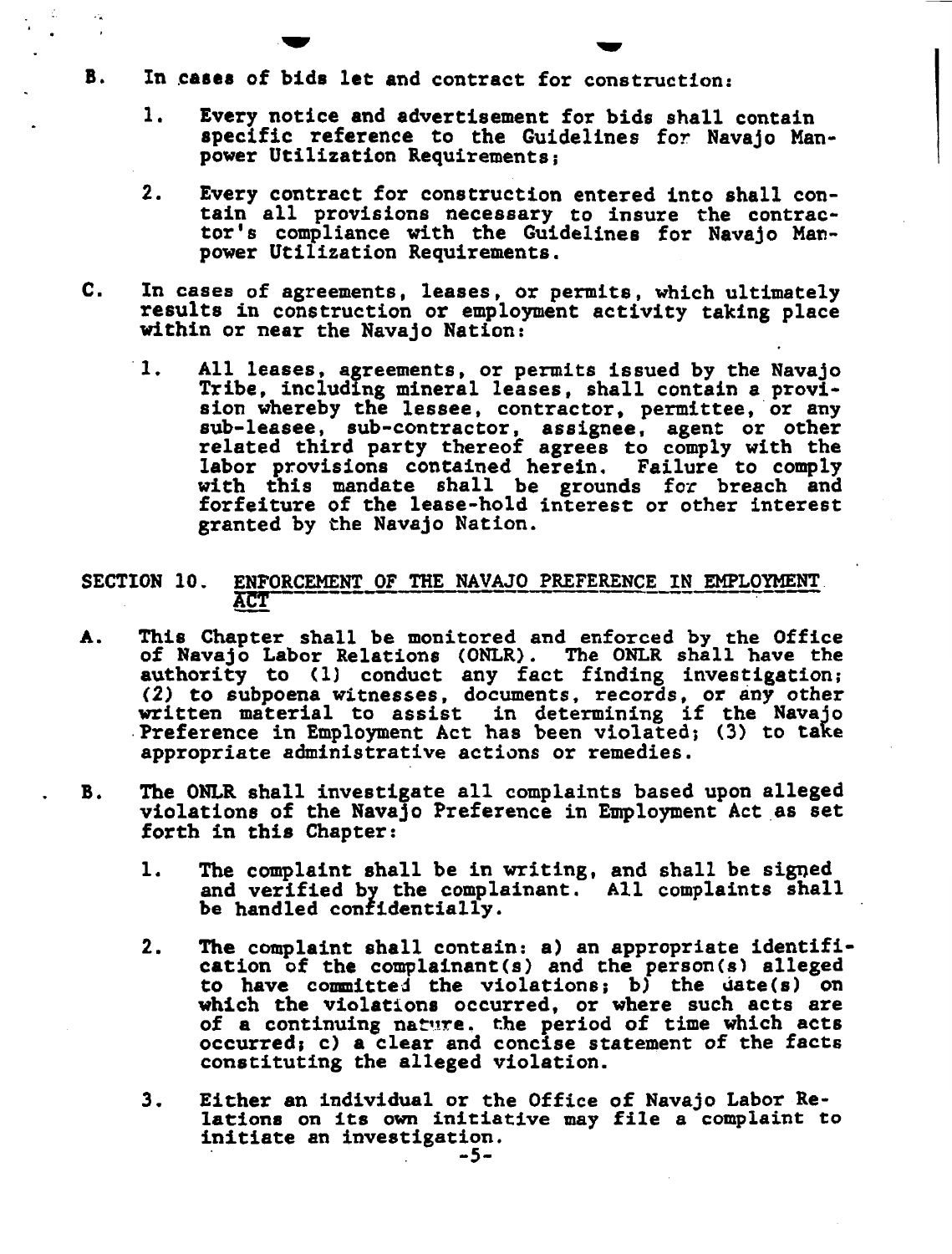- C. Upon a finding of probable cause that the Navajo Preference in Employment Act has been or is being violated, the ONLR shall (1) notify the employer of the violation (2) where deficiencies are found to exist, take steps to secure compliance and remedial action by informal means through conference, conciliation, or persuasion. Before the emploconference, conciliation, or persuasion. Before the emplo-<br>yer can be found in compliance, it must submit a specific<br>commitment in writing to correct such deficiencies. The commitment shall include the precise action to be taken, and dates for completion.
- D. If a solution cannot be obtained through voluntary and informal means, the ONLR shall file a formal complaint with the Board. The Board shall initiate a formal hearing proceeding pursuant to Section 11.
- E. If the Board concludes that the Navajo Preference in Employment Act has been violated by an employer, after hearing, it may then:
	- 1. Issue a determination and enforcement orders to effectuate the purposes of the Navajo Preference in Employment Act.
	- 2. Refer matters involving contracts, agreements, leases<br>and permits to the Advisory Committee of the Navajo<br>Tribal Council for appropriate cancellation or forfeiture action.
- F. Non-retaliation provision. It shall be unlawful for an  $\epsilon$  employer to discipline, discharge, threaten, or otherwise discriminate against an employee in any manner concerning the employee's compensation, terms, conditions, location, or privileges of employment because such person has opposed·an employment practice, or has made a charge, testified, or assisted in any manner in any investigation, proceeding, or hearing under this Chapter.

### SECTION 11. HEARING:

٠.

- A. The Board shall conduct the hearing at a location to be designated by the Board. The Board shall issue a notice of bearing. The hearing shall be held within (30) days of the filing of the formal complaint.
	- 1. Notice : The Board is hereby authorized to issue no-<br>tices of hearings. The time and place of the hearing tices of hearings. The time and place of the hearing shall be clearly described in the notice. All notice of alleged charges shall set forth in clear and simple terms the nature of the alleged violations and shall state (1) the violations may be contested at a hearing state (1) the violations may be contested at a hearing before the Board of the Office of Navajo Labor Relations, and (2) any party may appear by counsel and cross examine adverse witnesses.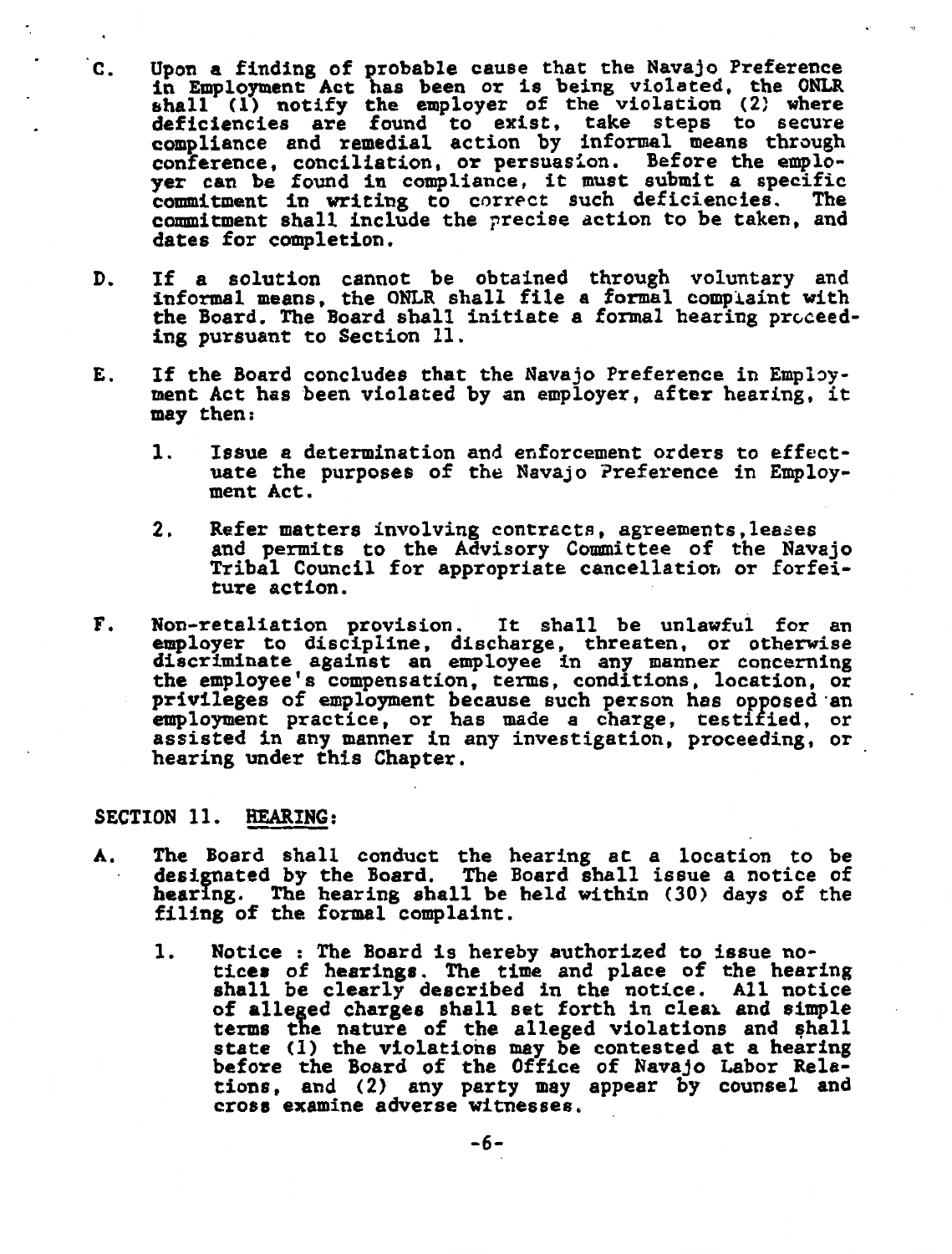- 2. The Board is hereby authorized to administer oathe and compel attendance of any person at a hearing and to compel production of any documents.
- 3. In the event a party does not make an appearance on the day set for hearing, the Board is hereby authorized to enter a default determination against the non appearing party.
- B. Burden of Proof: In any compliance review, complaint procee- ding, investigation, or hearing, the burden of proof shall be upon the employer to show compliance with the provisions of this Chapter.
- c. Hearing: The Board shall conduct the hearing in a fair and orderly manner and extend to all parties the right to be heard.
	- 1. The Board shall not be bound by any formal rules of evidence.
	- 2. The employer, contractor, subcontractor, or parties to the dispute shall have the opportunity to answer and shall have the right to legal counsel, present witnesses, and cross-examine adverse witnesses.
	- 3. The Board shall issue its decision by a majority vote of a quorum present and shall be signed by the Chairman of the Board.
	- 4. Copies of the decision shall be sent to all parties of record in the proceeding by certified mail, return receipt.
	- .5. Records of the proceeding shall be recorded. Any party may request a transcript of the proceeding at their own expense.
	- 6. The decision of the Board shall be final with a right of appeal only on questions of law to the Court of the Appeals of the Navajo Nation.

### Section 12. Sanction:

- A. In the event the employer is found by the Board, after notice and hearing, that it has not complied with this Chapter, the Board may:
	- 1. Issue remedial orders which may include, but are not limited to, the displacement of non-Navajo employees, backpay, and re-instatement.
	- 2. Notify the employer of the violation and grant a reasonable amount of time to be set by the Board within which to comply with the labor laws of the tribe.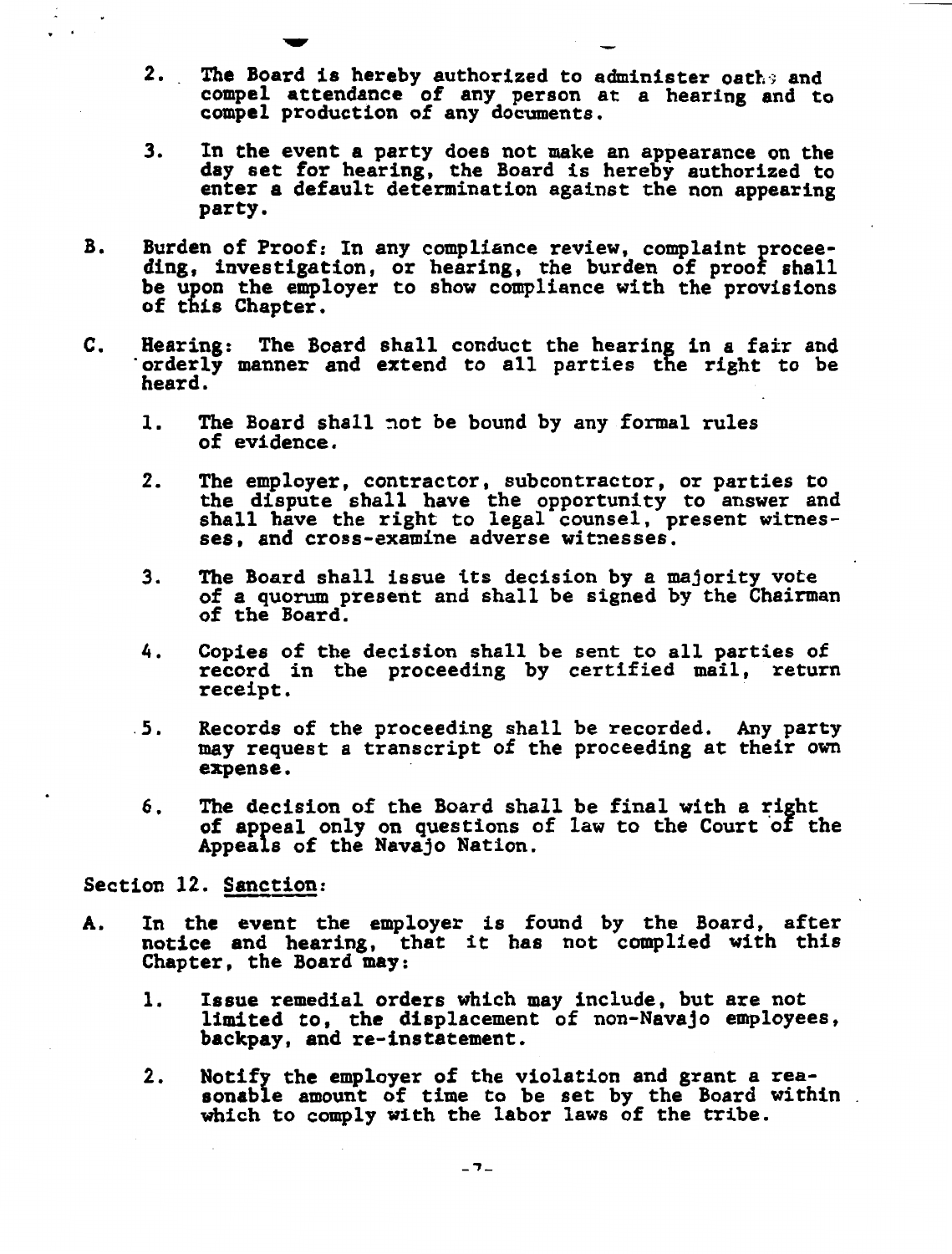- 3. Declare an employer, contractor, subcontractor in con-tempt of the Board if said party or witness fails to abide by any determination or orders.
- 4. Assess damages and fines for non-compliance and award payment as deemed appropriate.
- *s.*  se~k an injunction from the Tribal Court to seal off the jobsite until such time as the employer, contractor, or subcontractor have complied with the orders of the Board.

Section 13. Appeal:

٠.

A. Any party to the complaint shall have a right to appeal in writing to the Court of Appeals of the Navajo Nation within (10) days after receipt of the decision.

### SECTION 14. NON-NAVAJO SPOUSES:

- A. When a non-Navajo is legally married to a Navajo, he or she shall be entitled to consideration for employment under the Navajo preference policy. Proof of marriage by a valid marriage certificate shall be required. In addition such Non-Navajo sponse shall be required to have resided with:  $\frac{1}{x}$ the territorial jurisdiction of the Navajo Nation for a continous one-year period immediately preceding the applica-<br>tion for Navajo preference consideration.
- B. Upon meeting the above requirements, such consideration shall be limited to preference in employment where the spouse would normally be in a pool of non-Navajo workers. ln this instance, Navajo preference would place the non-Navajo spouse in the applicant pool of Navajos for consideration. However, preference priority shall still be given to all Navajo applicants who meet the minimum job qualifica-<br>tions within that pool.

### SECTION 15. LIE-DETECTOR TEST:

- A. No employer, employment agency, person, firm, or association, shall request or require any employee or prospective employee to submit to, or take a polygraph examination as a condition of obtaining employment or of continuing employment with such employer or discharge or discipline in any manner en employee for failing, refusing, or declining to submit to or take a polygraph examination.
- B. For purposes of this section, "polygraph" means any mechanical or electrical instrument or device of any type used or ear of electrical instrument of device of any cype used of the purpose of determining truthfulness. This provision shall not apply to federal or state government employees.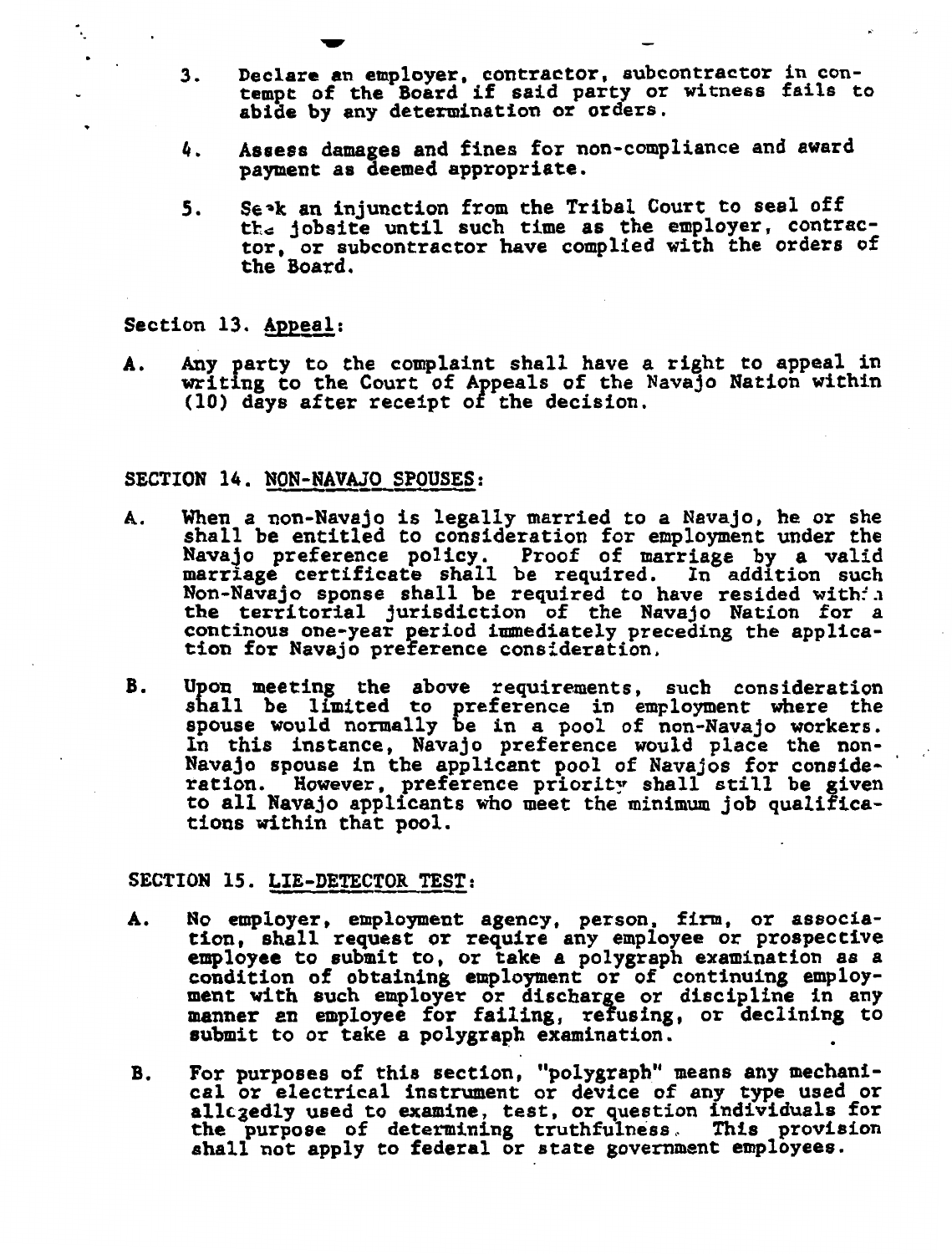# $\cdot$  \  $\cdot$  +  $\cdot$  +  $\cdot$  +  $\cdot$  +  $\cdot$  +  $\cdot$  +  $\cdot$  +  $\cdot$  +  $\cdot$  +  $\cdot$  +  $\cdot$  +  $\cdot$  +  $\cdot$  +  $\cdot$  +  $\cdot$  +  $\cdot$  +  $\cdot$  +  $\cdot$  +  $\cdot$  +  $\cdot$  +  $\cdot$  +  $\cdot$  +  $\cdot$  +  $\cdot$  +  $\cdot$  +  $\cdot$  +  $\cdot$  +  $\cdot$  +  $\cdot$  +  $\cdot$  +  $\cdot$

A. The Board of the Office of Navajo Labor Relations and the Labor and Manpower Committee of the Navajo Tribal Council, with the approval of the Advisory Committee of the Navajo Tribal Council, are hereby delegated the authority to promulgate regulations necessary for the enforcement and implementation of the provisions of this Chapter.

### SECTION 17. ALL PRIOR INCONSISTENT LAW IS REPEALED:

A. All prior Tribal laws, rules, regulations, and provisions of the Navajo Tribal Code previously adopted which are inconsistent with this Chapter are hereby repealed.

### SECTION 18. EFFECTIVE DATE AND AMENDMENT OF THE ACT:

A. The effective date of this Chapter shall be 60 days after the passage of the Navajo Preference in Employment Act by the Navajo Tribal Council and shall remain in effect until modified or repealed in accordance with Navajo Tribal law.

### SECTION 19. SEVERABILITY OF THE ACT:

A. If any provision of this Chapter or the application thereof to any person, association, entity or circumstances is held invalid, such invalidity shall not affect the remaining provisions or applications thereof.